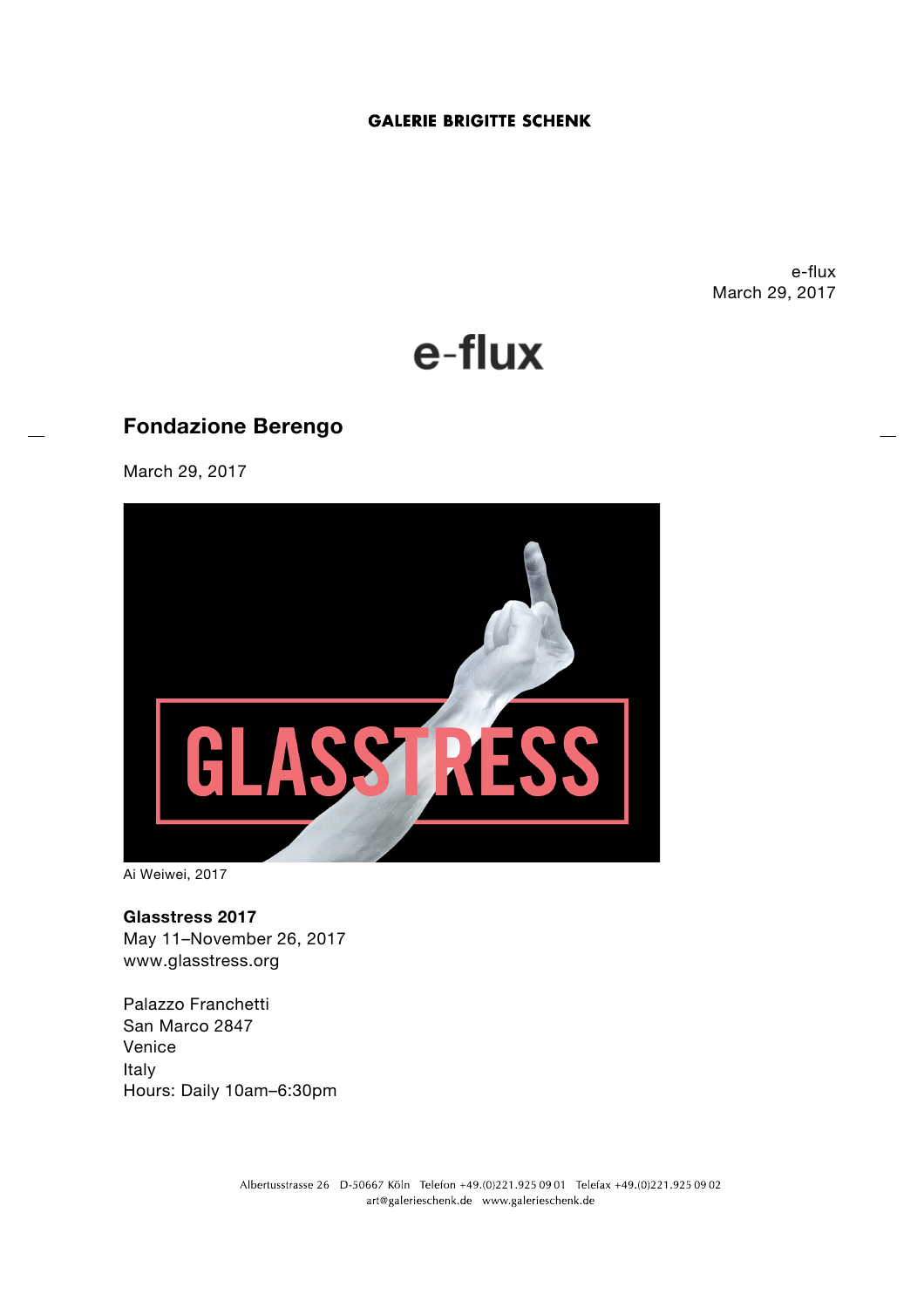# **GALERIE BRIGITTE SCHENK**

Berengo Exhibition Space The Unplayed Notes Factory, a solo exhibition by Loris Gréaud Campiello della Pescheria Murano, Italy Hours: Saturday–Monday 1–4pm

Returning to Venice for the 57th Venice Biennale, Glasstress brings together 33 leading contemporary artists from Europe, the United States, the Middle East and China in an ambitious exhibition exploring the endless creative possibilities of glass. Conceived by Fondazione Berengo, the project will take place in two exceptional historic locations: Palazzo Franchetti in Venice and a converted furnace in Murano.

Since its debut as a collateral event of the Venice Biennale in 2009, Glasstress has revived the traditional craft of Murano glassblowing by forging new alliances with internationally renowned artists and designers and has since become an unparalleled platform showcasing ground-breaking new works in glass.

The 2017 edition of Glasstress presents an impressive line-up of artists including Ai Weiwei, Jan Fabre, Abdulnasser Gharem, Alicja Kwade, Paul McCarthy, Laure Prouvost, Ugo Rondinone, Thomas Schütte and Sarah Sze. With little or no prior experience working with glass, these artists have embraced the challenge of creating extraordinary works in this very delicate medium in collaboration with Muranese artisans. The remarkable output of this unusual encounter defies the stereotypes associated with this ancient craft, ultimately pushing the boundaries of both contemporary art and glass.

Glasstress 2017 is curated by Dmitry Ozerkov (Director of the Hermitage 20/21 Project for Contemporary Art at the State Hermitage Museum, St. Petersburg), Herwig Kempinger (President of Secession, Association of Visual Artists, Vienna) and Adriano Berengo (President of Fondazione Berengo and founder of Glasstress, Venice), with the consultancy of Clare Phyllis Davies (Assistant Curator of Modern and Contemporary Art, Middle East, North Africa, and Turkey at The Metropolitan Museum of Art, New York).

Major highlights this year include the participation of Belgian artist Koen Vanmechelen who will produce a spectacular installation exploring recycling and sustainability in the gardens of Palazzo Franchetti supported by ECO-oh!. The artists representing the Austrian Pavilion, Brigitte Kowanz and Erwin Wurm, will also experiment with glass and create striking installations at Palazzo Franchetti, while in Murano, Loris Gréaud makes his GLASSTRESS debut with a special project. The French artist will bring an abandoned glass furnace back to life with his immersive solo exhibition The Unplayed Notes Factory curated by Nicolas Bourriaud.